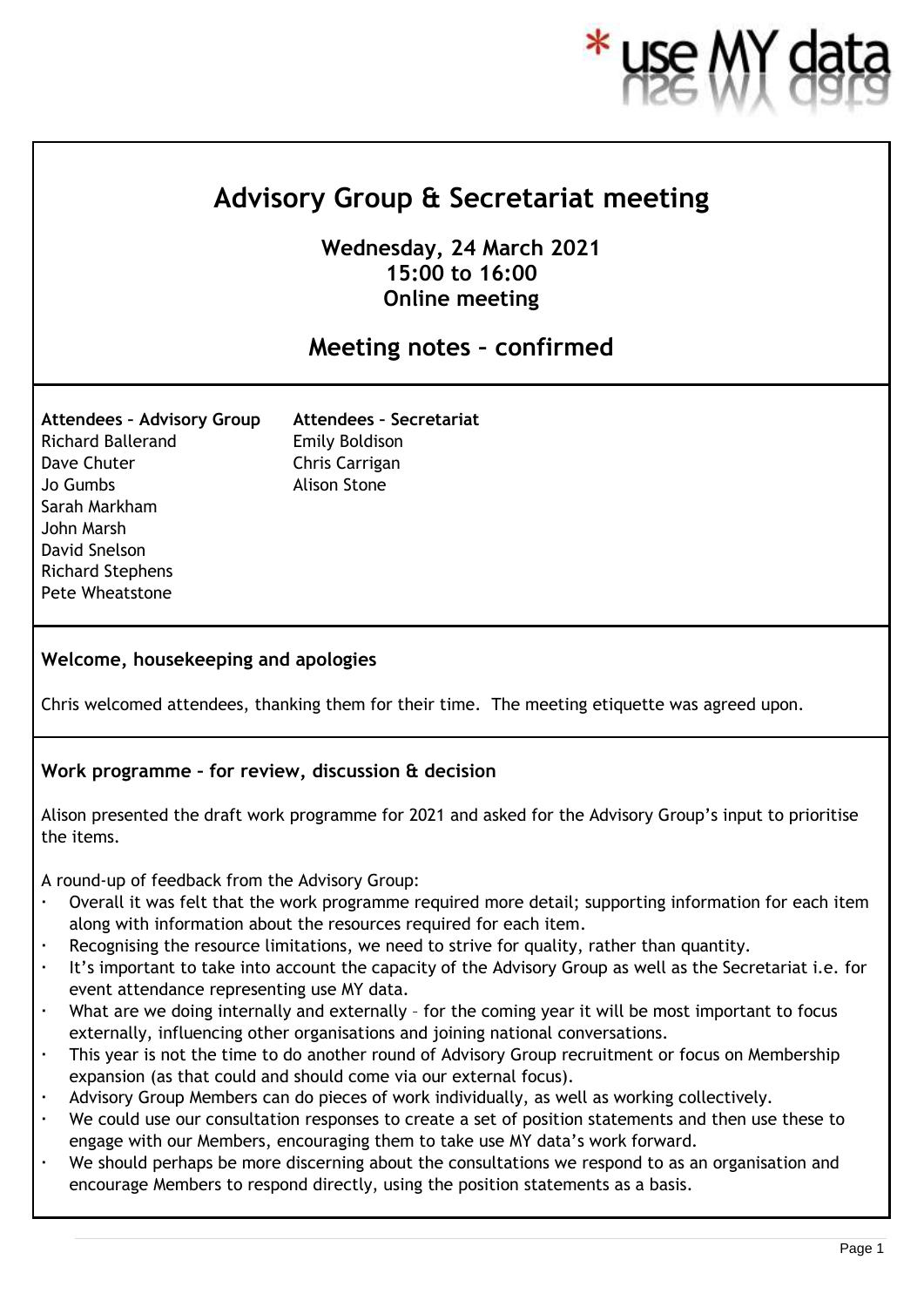#### **DECISION**

 We should have an external rather than internal focus for the rest of this year. A key way of doing this is to create a set of position statements, which we will encourage our Members to use. The position statements should be between three and five in number. The Secretariat will present a list for the Advisory Group's review and prioritisation. Once we have the confirmed list, the Secretariat will seek volunteers from within the Advisory Group, to work on/define the statements.

**ACTION**

**Chris & Alison** – To compile the potential position statement topics and circulate to the Advisory Group.

## **Any Other Business**

#### **Using a shared drive for documents**

Chris has been testing a shared drive system, for the Advisory Group to use when providing feedback on documents. All agreed this was a good way forward and would also reduce email traffic. There have been some access difficulties with using OneDrive as the mechanism, so Chris will try using Google Docs and proceed with setting up the system.

### **ACTION**

**Chris –** Complete setting up the shared drive review system for the Advisory Group.

#### **Webinar schedule**

Emily presented proposed dates for the webinars and topics, which were reviewed briefly. Emily will circulate the topics to the Advisory Group in a poll format, to receive direction on which topics to take forward. Additional suggestions from the Advisory Group are invited.

The proposed dates are: 12 May, 14 July and 10 September.

Potential topics:

- Patient data access & use in different parts of the UK
- How those who aren't healthcare providers e.g. industry and charities, use patient data
- A researcher's journey to obtaining patient data to include different types of research and differences across the UK.

#### **ACTION**

**Emily –** Circulate a poll to the Advisory Group, to ascertain preferred webinar topics.

#### **Public Health England's consultation on its direction of travel**

Public Health England (PHE) is consulting on direction of travel and the consultation closes at the end of Thursday, 25 March. Chris is working on this with another organisation but asked if Advisory Group Members wished to contribute. Members requested sight of the draft response.

#### **ACTION**

**Chris –** Circulate the draft response to PHE's direction of travel consultation, to the Advisory Group.